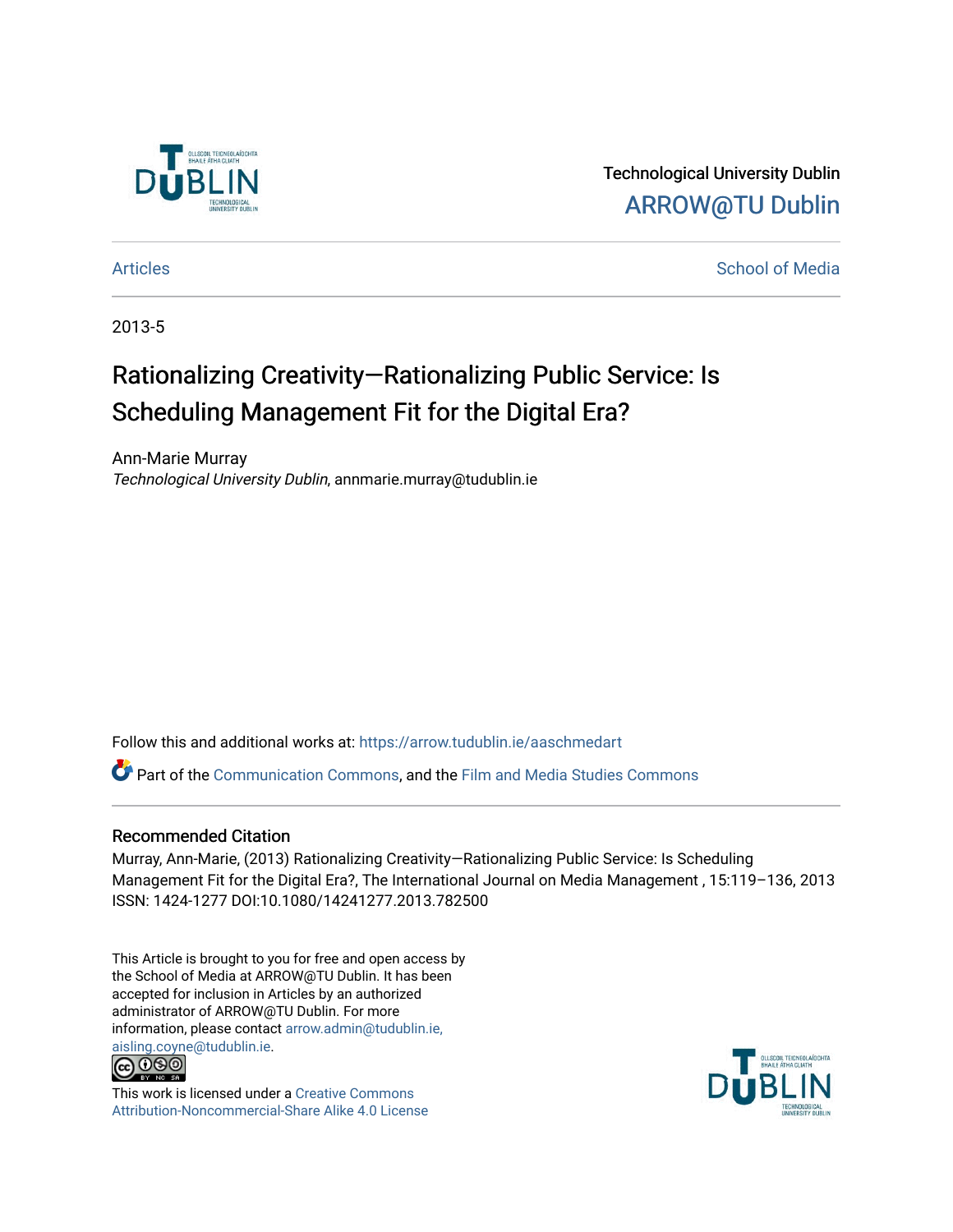This article was downloaded by: [Dublin Institute of Technology] On: 12 November 2013, At: 04:06 Publisher: Routledge Informa Ltd Registered in England and Wales Registered Number: 1072954 Registered office: Mortimer House, 37-41 Mortimer Street, London W1T 3JH, UK



# **International Journal on Media Management**

Publication details, including instructions for authors and subscription information: <http://www.tandfonline.com/loi/hijm20>

# **Rationalizing Creativity—Rationalizing Public Service: Is Scheduling Management Fit for the Digital Era?**

Ann-Marie Murray<sup>a</sup>

<sup>a</sup> Centre for Media Studies, National University of Ireland, Maynooth , Maynooth , Co. Kildaire , Ireland Published online: 28 May 2013.

**To cite this article:** Ann-Marie Murray (2013) Rationalizing Creativity—Rationalizing Public Service: Is Scheduling Management Fit for the Digital Era?, International Journal on Media Management, 15:2, 119-136, DOI: [10.1080/14241277.2013.782500](http://www.tandfonline.com/action/showCitFormats?doi=10.1080/14241277.2013.782500)

**To link to this article:** <http://dx.doi.org/10.1080/14241277.2013.782500>

## PLEASE SCROLL DOWN FOR ARTICLE

Taylor & Francis makes every effort to ensure the accuracy of all the information (the "Content") contained in the publications on our platform. However, Taylor & Francis, our agents, and our licensors make no representations or warranties whatsoever as to the accuracy, completeness, or suitability for any purpose of the Content. Any opinions and views expressed in this publication are the opinions and views of the authors, and are not the views of or endorsed by Taylor & Francis. The accuracy of the Content should not be relied upon and should be independently verified with primary sources of information. Taylor and Francis shall not be liable for any losses, actions, claims, proceedings, demands, costs, expenses, damages, and other liabilities whatsoever or howsoever caused arising directly or indirectly in connection with, in relation to or arising out of the use of the Content.

This article may be used for research, teaching, and private study purposes. Any substantial or systematic reproduction, redistribution, reselling, loan, sub-licensing, systematic supply, or distribution in any form to anyone is expressly forbidden. Terms & Conditions of access and use can be found at [http://www.tandfonline.com/page/terms](http://www.tandfonline.com/page/terms-and-conditions)[and-conditions](http://www.tandfonline.com/page/terms-and-conditions)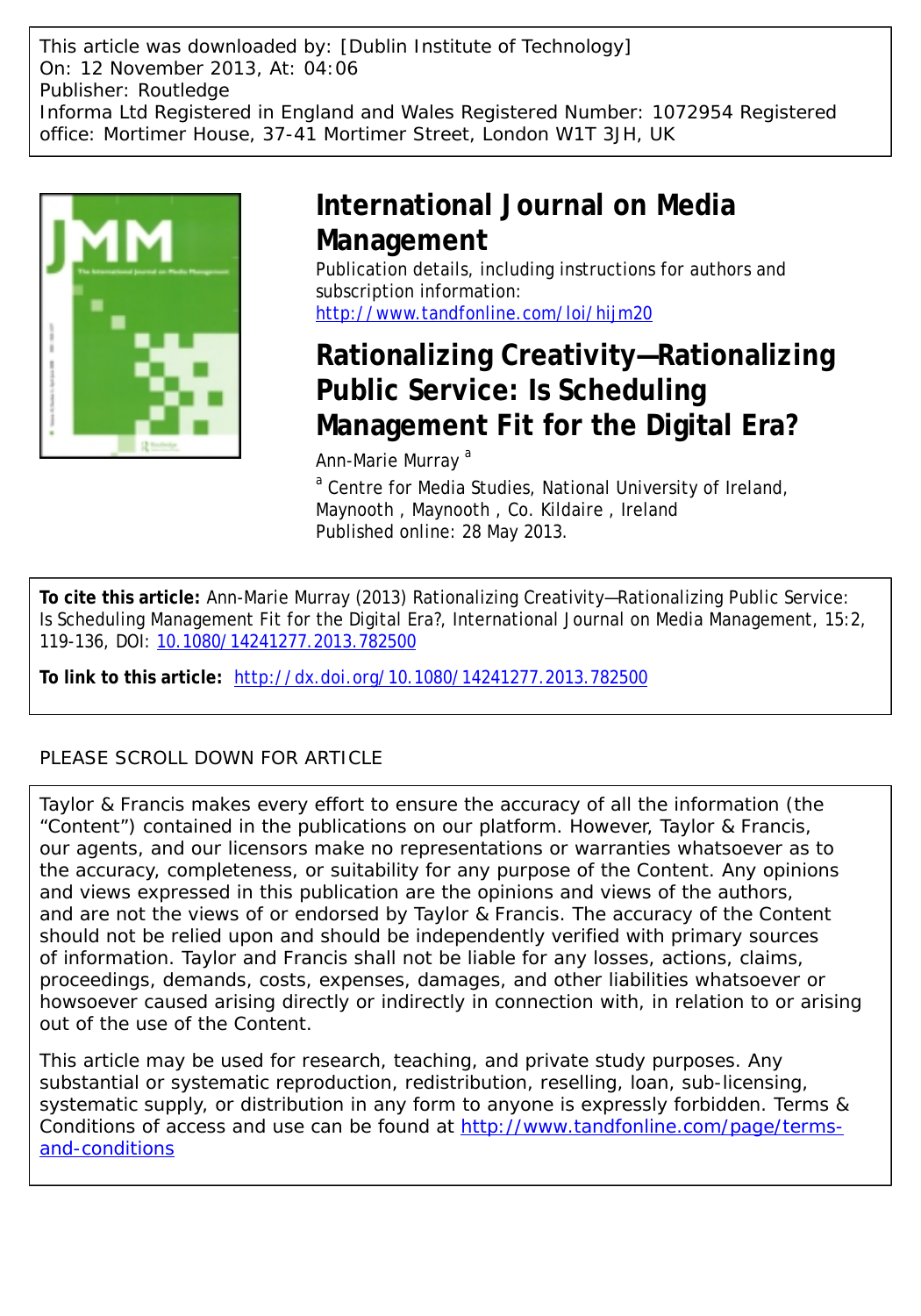# **Rationalizing Creativity—Rationalizing Public Service: Is Scheduling Management Fit for the Digital Era?**

ANN-MARIE MURRAY

*Centre for Media Studies, National University of Ireland, Maynooth, Maynooth, Co. Kildaire, Ireland*

*In public broadcast organizations across Europe, scheduling has been transformed from a marginal, administrative activity to a highly strategic management tool (Hellman, 1999; Hujanen, 2002; Meier, 2003; Ytreberg, 2000). Ellis (2000) described it as "the locus of power in television," organizing production and managing budgets (p. 26). The role of scheduling in public broadcast organizations today reflects the demands of increasing competition and political pressure for efficiency and accountability. However, new challenges have emerged in the transition from public service broadcasting to public service media (PSM). PSM providers must redefine their mission for the digital era and find new ways to engage audiences and enrich their societies. They also have to navigate a new competitive and regulatory environment, as they begin to compete in a cross-platform market with a range of media services. Adapting to this new arrangement will require creativity and innovation from content creators. However, as this article shows, scheduling management limits producer autonomy and inhibits creativity. Based on in-depth, qualitative interviews with key personnel from Radio Teilifís Eireann (RTÉ), Ireland's public broadcast organization, this article examines how rationalization of scheduling practices has enabled management to maximize competitiveness and cost efficiency. However, it argues that the schedule-led system curbs creative freedom and ultimately threatens to undermine the public service that RTÉ provides. It is timely then, at this critical juncture, to examine whether scheduling management has anything to offer PSM organizations in the*

Address correspondence to Ann-Marie Murray, Centre for Media Studies, Arts Building, National University of Ireland, Maynooth, Co. Kildaire, Ireland. E-mail: annmarie.murray@dit.ie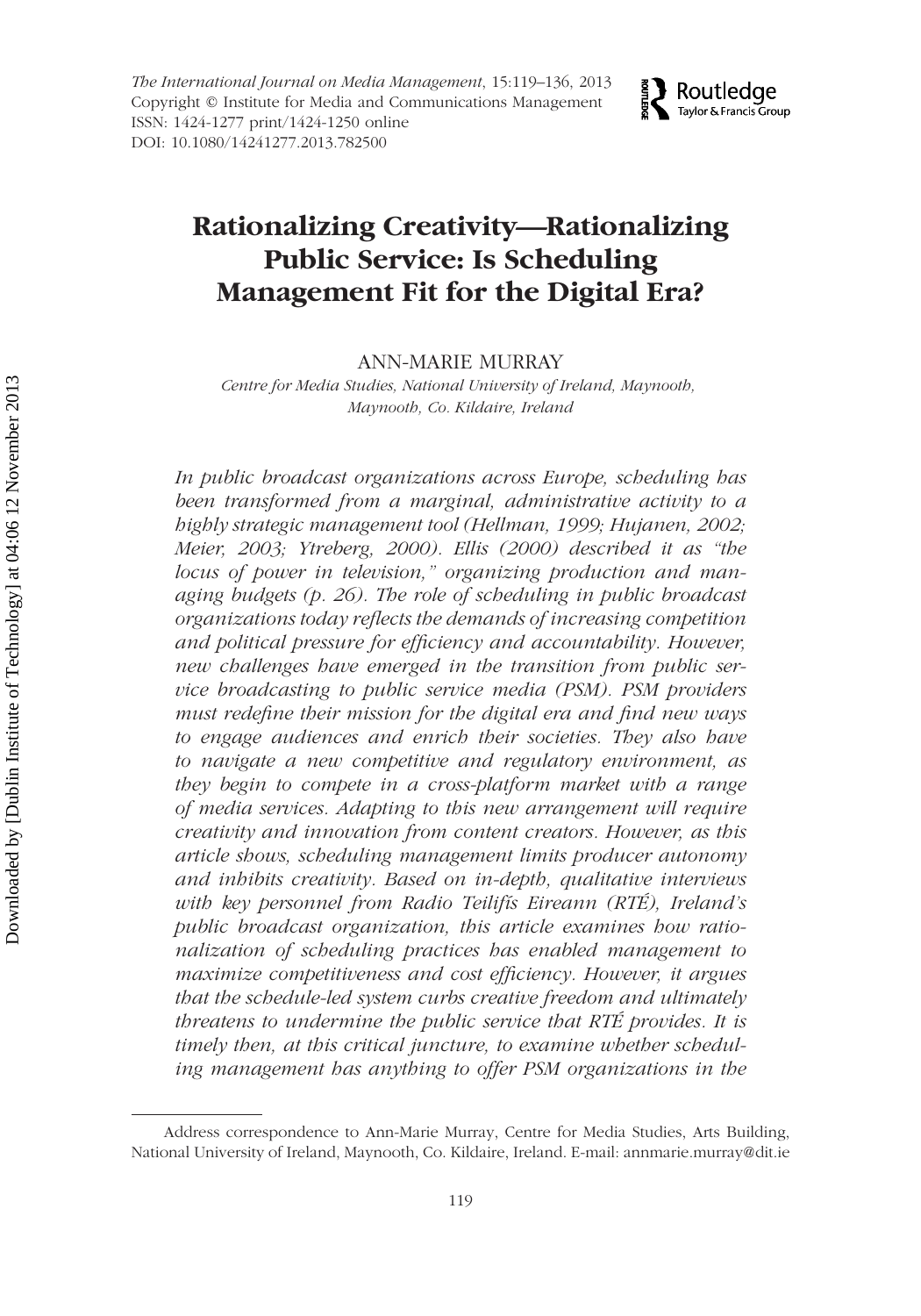*digital era or if it should be abandoned in favor of a third model of management.*

Scheduling has always been, to some degree, a competitive activity, since it involves competing for viewers' time (Abercrombie, 1996, p. 132). For a long time, however, especially where public service monopolies operated, this was a relatively easy task. However, since the mid-1990s, in public broadcast organizations across Europe, particularly Northern Europe, scheduling has been transformed from a relatively marginal activity to a highly strategic management tool (Hellman, 1999; Hujanen, 2002; Meier, 2003; Ytreberg, 2000). Today, it refers not just to the task of placing programs in time-slots, but encompasses the whole process of evaluation, strategic planning, and commissioning and program selection. The role of scheduling in public broadcast organizations today reflects the demands of increasing competition and political pressure for efficiency and accountability. These competitive, economic, and political pressures still exist, as audiences continue to fragment and public broadcasters face increasing scrutiny regarding their role and the scope of their activities.

However, new challenges have emerged in the transition from public service broadcasting (PSB) to public service media (PSM). PSM providers must redefine their mission for the digital era and find new ways to engage audiences and enrich their societies. They also have to navigate a new competitive and regulatory environment, as they begin to compete in a cross-platform market with a range of media services. It is timely then, at this critical juncture, to examine whether scheduling management has anything to offer PSM providers in the digital era.

This article presents research into the transformation of scheduling practices in Radio Teilifís Eireann (RTÉ), Ireland's public broadcast organization. Drawing on in-depth, semi-structured interviews with senior management personnel and producers from RTÉ, this article examines how rationalization of scheduling has allowed management to take greater strategic, editorial, and budgetary control over program output.<sup>1</sup> It presents the accounts of seven individuals involved in scheduling, programming, and production in RTÉ. Four of the respondents were working in senior management positions in RTÉ Television at the time the interviews were carried out. Their responsibilities included sales, programs (in-house production and commissioning), acquisitions, and schedule planning. Another had worked in a senior management position in scheduling in the mid-1990s, when competition was intensifying. Two producers were also included, to offer an insight into how scheduling practices affect the production process. One had worked as a series producer of current affairs and factual programming during the 1980s and 1990s, before leaving the organization in 2002. The second worked in the independent sector between 2000 and 2009. Interviews were carried out over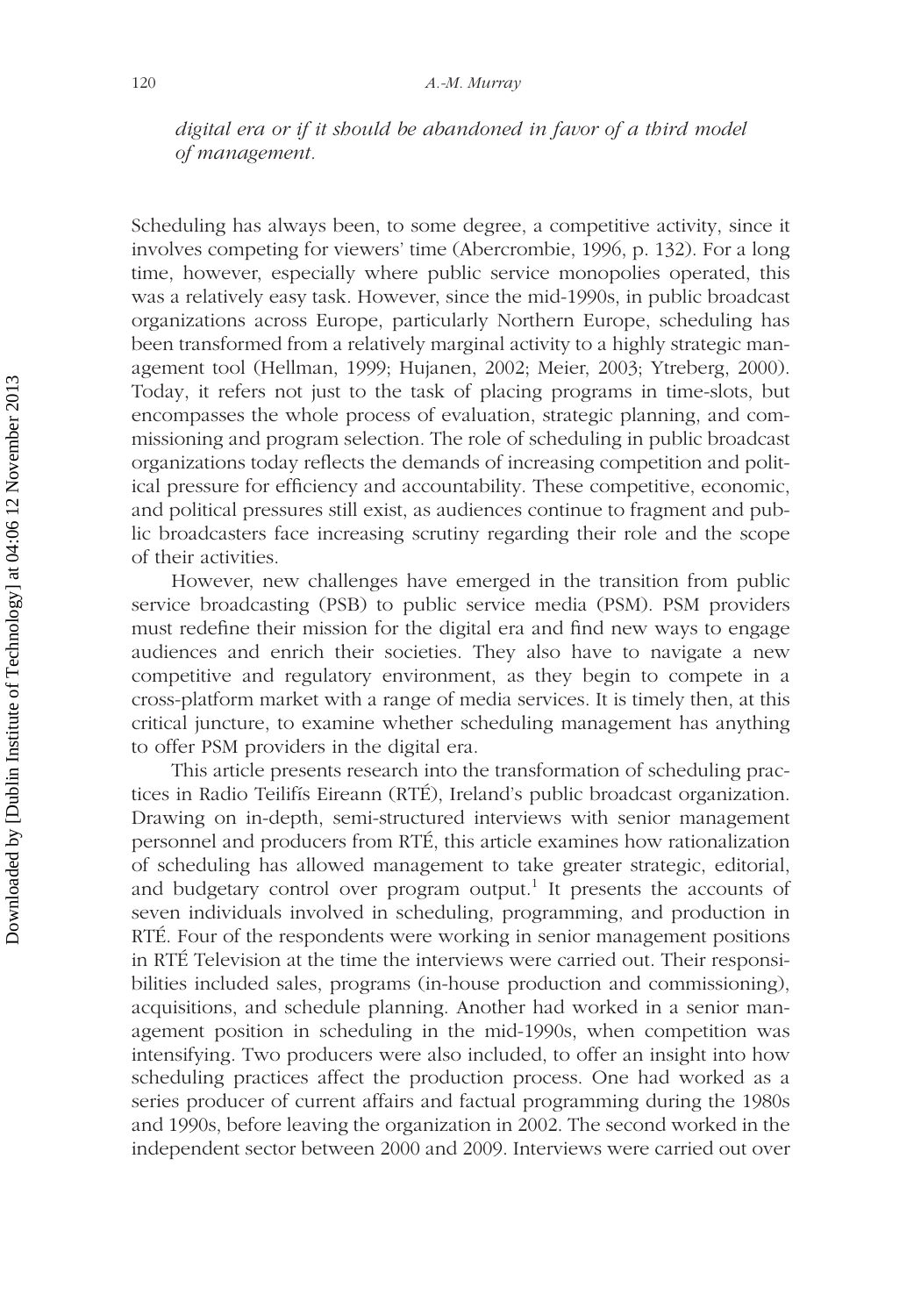a two-month period in 2006, following radical organizational change, which positioned scheduling as the central management tool in RTÉ Television.

Søndergaard (2002) pointed out that, although there is literature available on the changes in scheduling, there are still very few studies on the "institutional and organisational transformations behind these changes" (p. 5). Following the work of Hellman (1999), Hujanen (2002), Meier (2003) and Ytreberg (2000), this research goes some way toward filling that gap, focusing on the organizational shift toward a schedule-led, ratings-driven approach in RTÉ Television and the consequences of that shift for PSB. This article shows that by adopting a rationalized approach to scheduling, RTÉ management have been able to maximize audience share while maintaining financial viability and fulfilling their legal requirements. Yet, although this is a necessary response to environmental pressures, RTÉ management have applied rules and a scientific rationality to an activity that was previously outside of their remit. They now control production to such an extent that producer autonomy is undermined and creativity, a fundamental element of the public service remit, is inhibited (Blumler & Nossiter, 1991, p. 422; Croteau & Hoynes, 2006, p. 37). This signals a fundamental transformation in the nature of the public service delivered by RTÉ. Moreover, it has serious implications for public broadcasters' abilities to innovate and adapt for the digital era. Therefore, this article considers if a new management model is required for the transition from PSB to PSM, as Nissen (2011) suggested.

### RTÉ: A QUASI-COMMERCIAL PSB

RTÉ is Ireland's PSB organization, which provides, *inter alia,* two national television channels on a free to air basis throughout the Republic of Ireland. Although the Irish broadcast sector was only officially deregulated in 1988, RTÉ has always operated in a competitive environment. From the beginning, channels from the United Kingdom, Ireland's nearest, same-language neighbor, were available, initially along the East coast and border counties over the air, due to signal spill-over, and later across the country via cable, Multipoint Microwave Distribution System, and satellite (Hazelkorn, 1995, p. 101; Kelly & Truetzschler, 1997, p. 119). Cable and satellite channels were widely available by the mid-1990s, which meant that even in the monopoly era, RTÉ was "thoroughly inundated by English language satellite TV" (Humphreys, 1996, p. 190). Domestic competition finally arrived in 1998, with the launch of TV3, posing a further threat to RTÉ's audience share and advertising revenue.

RTÉ is funded through a combination of licence fee receipts and commercial revenue; from television, radio, and online advertising; and publishing. Commercial revenue makes up approximately 50% of RTÉ's income, leading Shaw, Picard, and Abbink Spaink (2010) to describe it as "a highly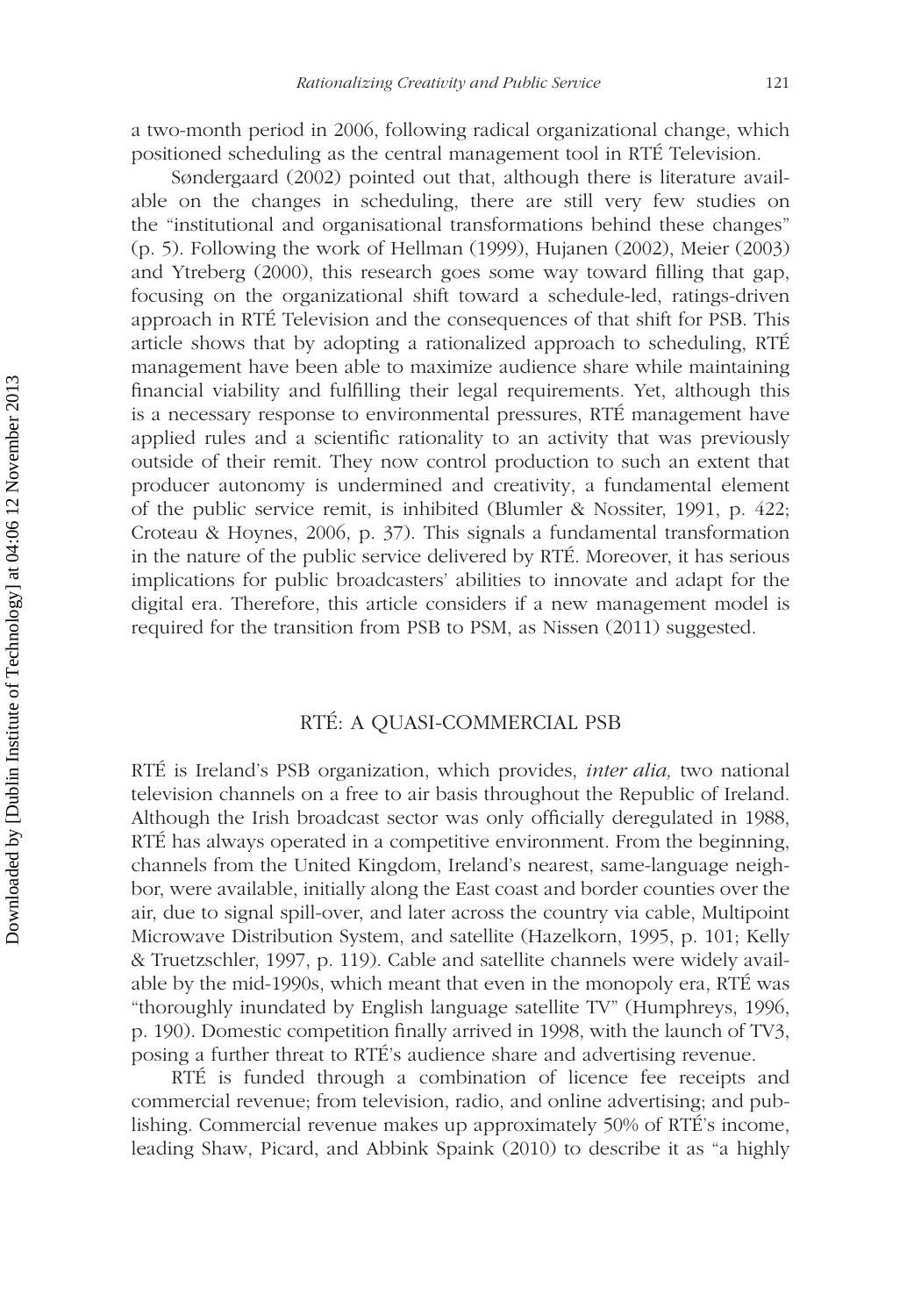commercial public service broadcaster" (p. 8). Moreover, they noted that this balance

defines public policy which sees RTÉ at the centre of Ireland's cultural life. *...* Effectively commercial funding, and commercial activities, in RTÉ's analysis, enables it to be a stronger PSB, offering more services than a small nation state can support. (pp. 112–113)

In other words, Irish public policy demands that RTÉ fulfil its public service obligations while operating as a quasi-commercial broadcaster. Management at RTÉ therefore have to balance these competing demands of commercial viability and public service. In response, the organization has adopted a rationalized approach to scheduling and programming practices.

#### THE RISE OF SCHEDULING

Scheduling used to be thought of as little more than a matter of placing programs in time slots. In the BBC, for example, scheduling was for many years mainly an administrative function, to combine the programs that producers provided (Ellis, 2000, p. 26). This was an offer-led system (Søndergaard, 2002, p. 10), and it reflected the organization's culture, where autonomy was regarded as a fundamental aspect of the producer's professional identity (Murdock, 1993, p. 125). This is not to say that scheduling was inconsequential or uncompetitive; as Ytreberg (2002) noted, "the wish to maximize the time-continuous viewing of several programs lay at the base of scheduling as a craft" (p. 286). This was particularly the case for public broadcasters, like RTÉ, which were operating in a competitive environment.

However, in the mid-1990s, scheduling took on strategic importance, as multi-channel competition intensified across Europe and public broadcasters had to work much harder to attract and hold onto audiences (Søndergaard, 2002, p. 7; Ytreberg, 2000, p. 26). This was vital for public and political support in an environment where performance was increasingly measured by ratings; it was also essential for those broadcasters that depended on advertising revenue. As the former head of scheduling remembers, there was now a growing realization that, in the multi-channel era, good programs by themselves were not enough. Rather, the design of the schedule would be critical to maintaining overall audience share for the channel (or set of channels) in a busy, multichannel environment:

Of course, the programs are the fundamental building blocks, but what they build is the schedule. The programs can bring people in to a schedule, and if the schedule is correctly designed, those people can be held onto or increased in number. And then, our commercial colleagues can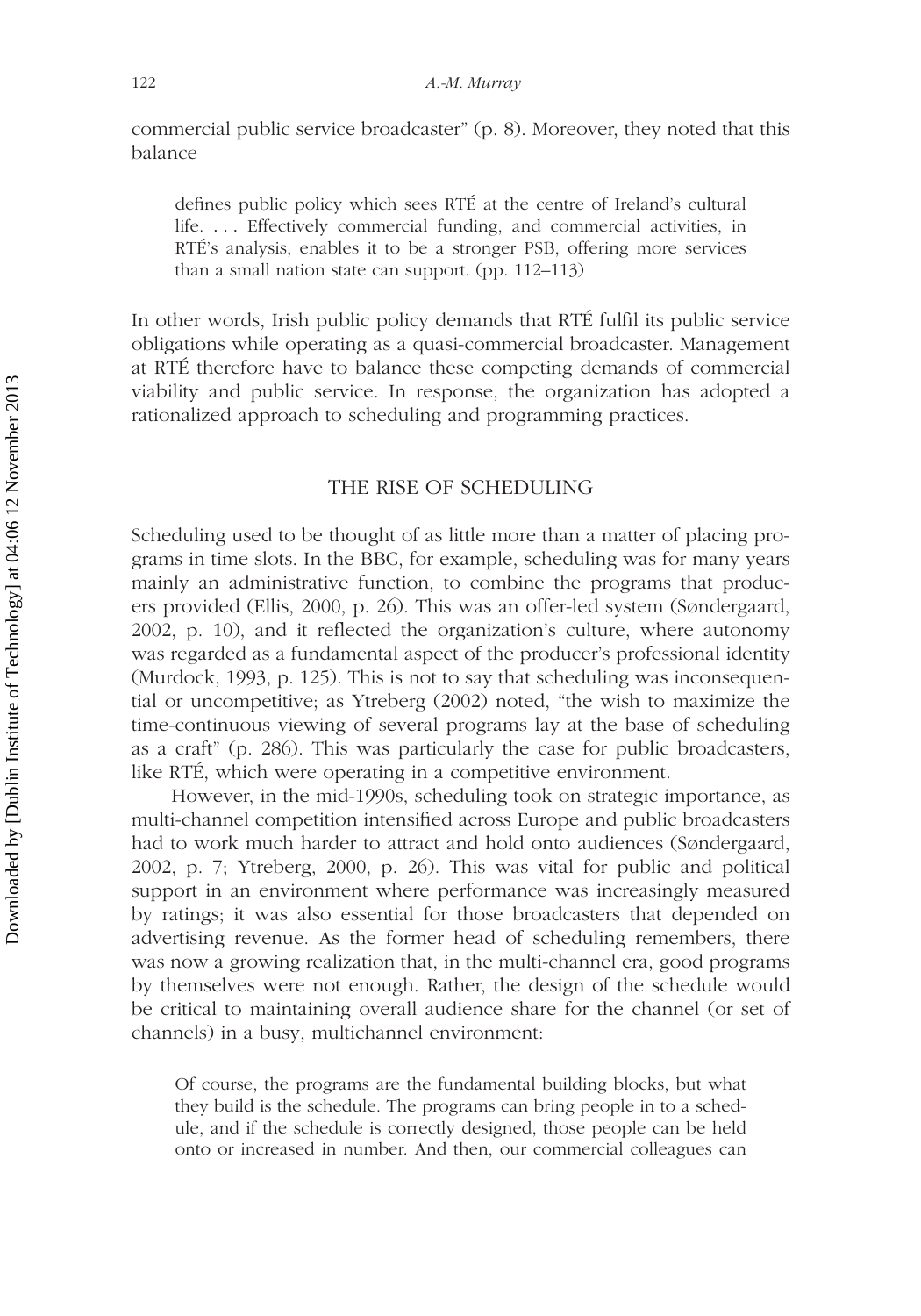sell that value and there'll be more money for program making, and the quality of the whole thing can rise. That was the basic thesis. (Int. C, personal interview)2

To design a more competitive program schedule, the needs of the schedule would have to drive production from the beginning; therefore, senior management needed greater control over programming. At this point, Søndergaard (2002) noted that public broadcasters began to devote more staff and resources to scheduling (p. 7).

The rise of scheduling management was not simply a response to competition, however; it was also driven by growing economic and political pressures, which public broadcasters faced in a deregulated European broadcast market. As Hujanen (2000) argued, "the standard accusation was that public service broadcasters were economically inefficient and were wasting public resources" (p. 75). In Ireland, RTÉ was operating at a loss by the late 1990s and was under intense public and political scrutiny in relation to its spending. The broadcaster recognized it would have to address its costs and improve accountability to justify any increases in public funding. It was, as Hellman (1999) put it, a "dual problem of economy and legitimacy" (p. 27).

Facing rising costs and under pressure to justify their existence in an increasingly hostile ideological climate, RTÉ, like public broadcasters across Europe, had to prioritize cost efficiency and accountability (Ytreberg, 2002, p. 292). Senior management needed to take control of programming to track spending and ensure that all programs fulfilled strategic policy objectives. Over 2002 and 2003, following a review by external consultants, RTÉ engaged in major organizational restructuring, designed to improve accountability, increase revenue, and strengthen output (Logical and KPMG, 2002, pp. 45–46). The recommendations included reorganizing RTÉ into six distinct divisions known as Integrated Business Divisions, to bring about greater efficiencies and introduce a commercial focus (Logical and KPMG, 2002, p. 45). As part of this, RTÉ Television was established as a separate business unit and, at the same time, the Division implemented two key changes to position scheduling as the central management tool.

The first was the establishment of the Program Strategy Group (PSG); the second was the introduction of the Schedule-Based Budgeting and Planning (SBBP) system. The PSG is composed of senior management personnel from all areas of the television division. It is responsible for the overall strategic direction of the schedule and decides on the content of each slot; one member of the PSG described it as "the most senior editorial group in the Division" (Int. D., personal interview). The SBBP system is a budgeting system that marries production and commissioning activities to the financial management of the organization.

These measures strengthened the scheduling and program planning function by giving management greater control over programming and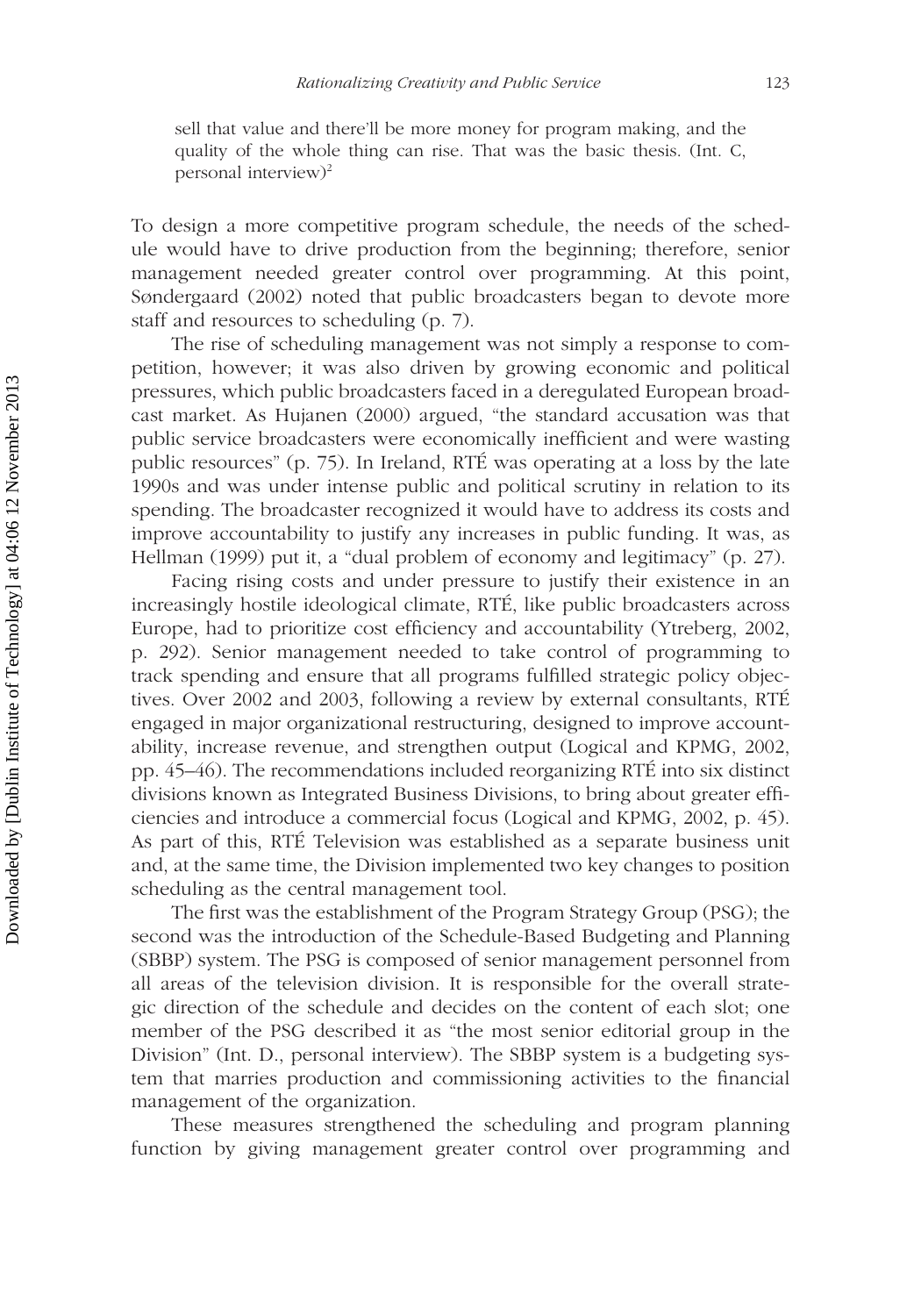allowing strategic goals to drive output. It allowed management to track and control spending. Implementing scheduling as a management tool, therefore, addressed the need for strategic and editorial control, cost efficiency, and accountability. Thus, as Søndergaard (2002) argued, "the schedule constitutes not only a strategic area as regards competition, but it also functions as [an] important means of organising programme production and resource management" (p. 3). This is imperative at a time "when the money available for public service broadcasting is limited" (p. 6).

This effort to improve control, efficiency, and accountability may be understood in terms of Weber's (1978) theory of rationalization, as an attempt to apply a formal rationality to scheduling and programming practices.<sup>3</sup> In a bureaucracy, any mechanism that enhances control, efficiency, and calculability makes the organization more rational. In RTÉ, scheduling management achieves hierarchical control because the PSG drives programming and commissioning decisions. It also provides cost control because the SBBP system ties spending directly to the schedule. Each slot is valued in terms of audience share and advertising revenue, which enhances calculability. Under this system, the budget for each program is linked to the expected revenue for its time slot; this improves cost efficiency and accountability while encouraging a greater commercial focus.

As a result of these structural changes, everything now revolves around the schedule. The schedule-led system "integrates the overall management of the channels with planning and commissioning functions" (Hujanen, 2002, p. 73). Born (2004) argued that scheduling has become

the point of integration for television's expanding components: strategy, marketing, commissioning, production, accounting; and as all of these bear on the broad editorial judgements that in turn inform practical decisions on finer details of genre and format—on what will be shown. (p. 294)

Thus, management can maintain strategic, creative, and budgetary control over program output. This has resulted in a qualitatively new approach to program making—one that ultimately threatens the scope for creativity and innovation in public broadcasting.

### BUDGET CONTROL

Rather than planning on a season-by-season basis, the PSG now prepares the schedules up to one year in advance. This allows for strategic planning while also acting "as a measure of economic control" (Hujanen, 2002, p. 102). Under the SBBP system, the budget and the schedule work "in tandem" (Int. B, personal interview), and all production, acquisitions, and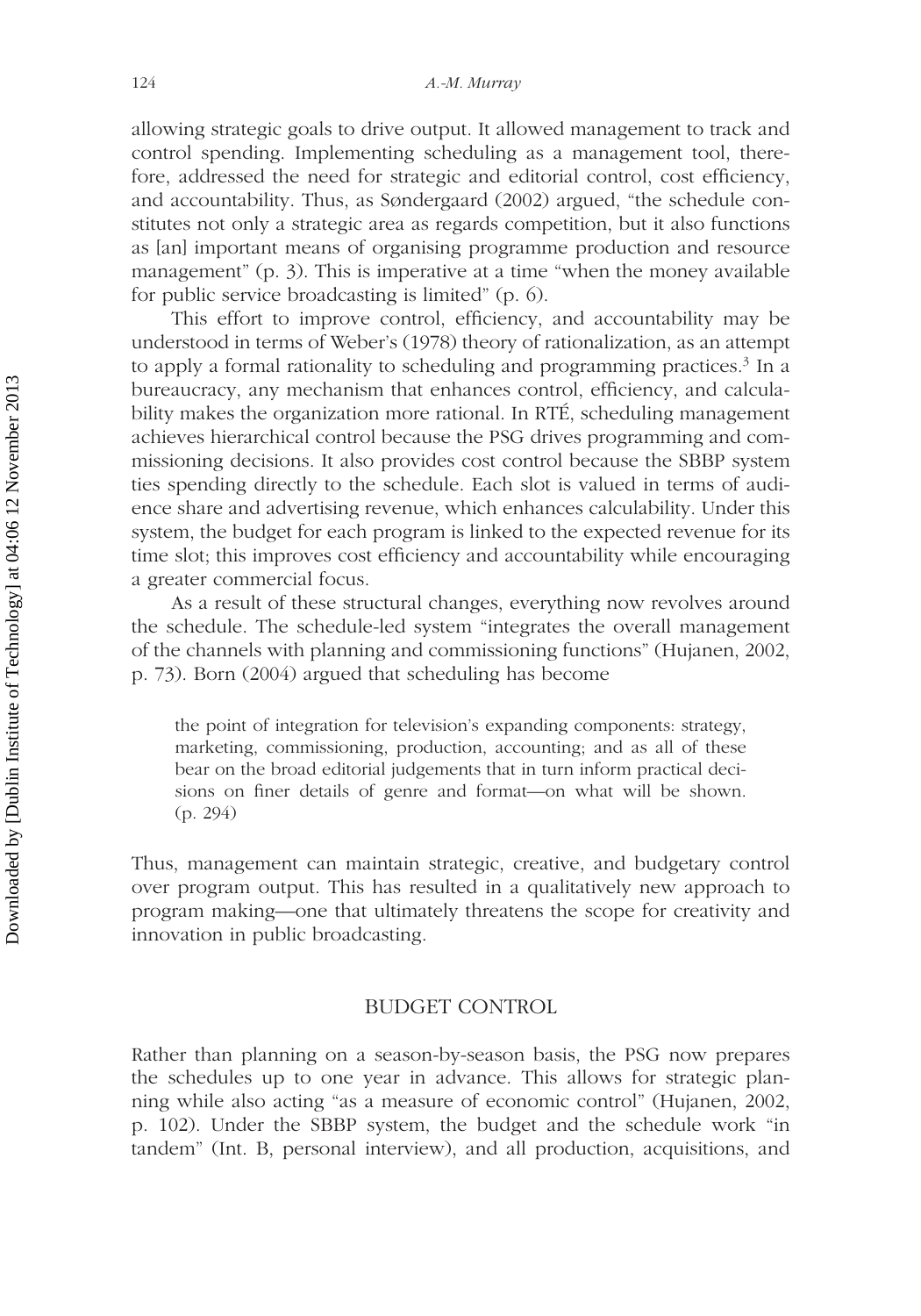commissions are "based around the available budget" (Int. F, personal interview). This is equivalent to the system that operated in Yle (the Finnish public broadcaster) during the 1990s, where the scheduling cycles "move in close connection with the budgetary process" (p. 81). It ties all spending to the schedule, ensuring that only programs that fit the needs of the schedule are produced or acquired: "[N]o program is commissioned these days without a schedule slot in mind" (Int. B, personal interview). This contributes to cost efficiency by preventing unecessary expenditure on the development of programs that have "little chance of getting on screen" (Born, 2004, p. 256). Yet, it goes even further by matching the budget for a program to its anticipated revenue.

Under this system, a program's budget is based on its intended slot and how much investment is required to achieve the expected share for that slot. As one interviewee put it, "[S]o, the money tends to chase the slot. *...* We know the value of the slot and how much we need to spend to get good numbers" (Int. D, personal interview). The budget–slot logic dictates that no more should be spent on a program than is necessary to win the anticipated share for the slot. This approach is highly cost efficient; however, it has resulted in what Born (2004) described as "lowest common denominator" logic ruling the schedule: "[I]f it was possible to get an equally good audience for a slot with a cheaper show, then that's what should be done" (p. 307).

The budget–slot logic reflects an attempt to impose a commercial rationality, whereby program budgets are calculated strictly on the basis of costs versus revenue. Commercial rationality would dictate that less profitable programs be removed from the schedule altogether. However, as a public service broadcaster, RTÉ is obliged to serve a plurality of audiences and provide a range of programs that the commercial sector may not. Nonetheless, RTÉ still attempts to minimize damage to audience share by scheduling such programs (e.g., religious programs) in less competitive slots. Furthermore, management at RTÉ will endeavor to balance the books through complementary scheduling—that is, if they invest heavily in a program that is not likely to achieve a very high share, they are careful to schedule a more popular show on the other channel:

*Arts Lives* is expensive, and a full *Arts Lives* commission could be 70 or 80 grand, but we know that's not about getting numbers; it's about the quality of the idea and the production. At the same time, we've *Desperate Housewives* on RTÉ2—that's no accident! *...* So, we're maximizing the opportunity there. (Int. D, personal interview)

Thus, by applying a strategic approach to schedule design, RTÉ can fulfil its public service duties while maximizing audience share and commercial revenue.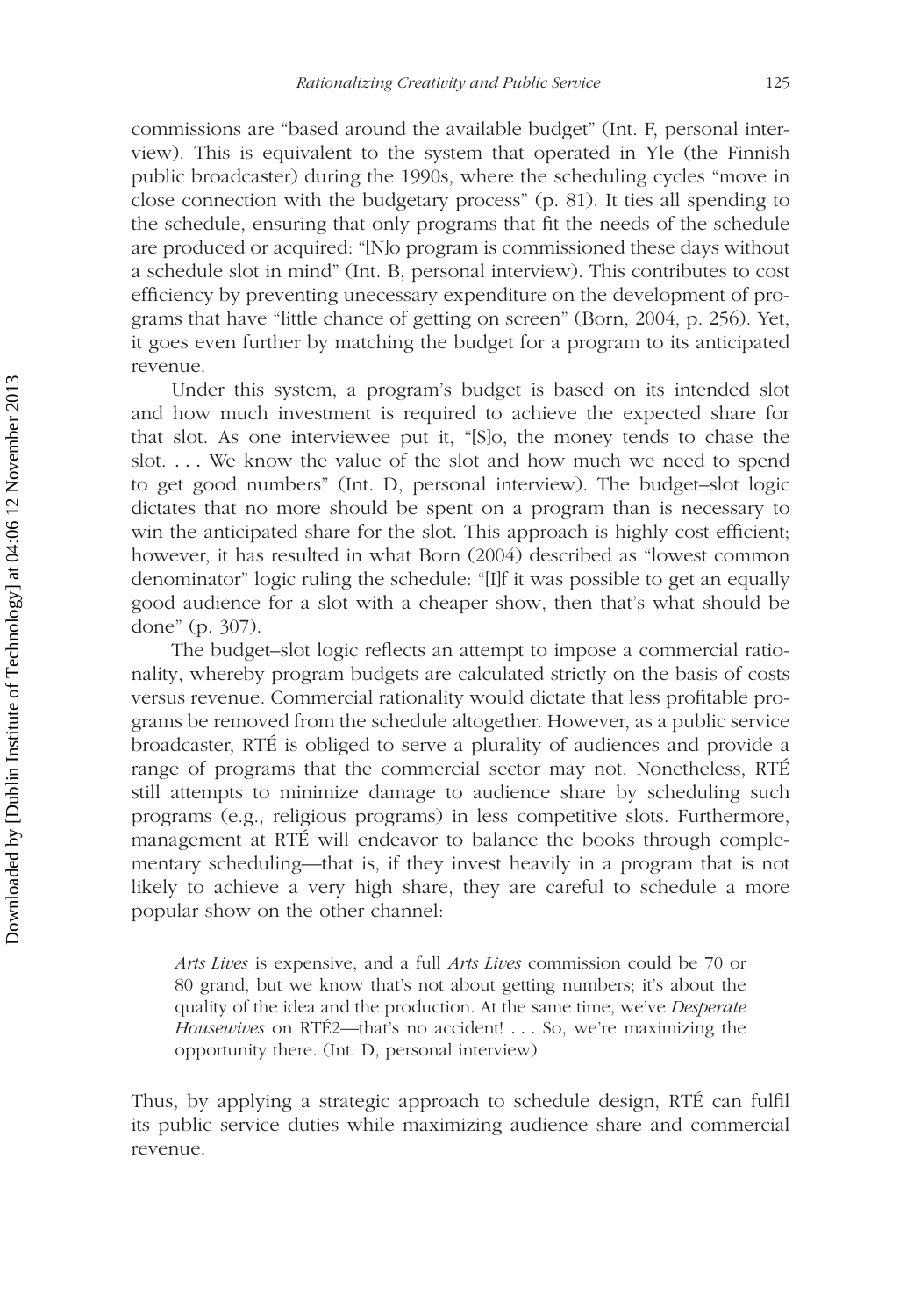#### MANAGING PRODUCTION

In addition to cost control, scheduling management also offers strategic and creative control. In RTÉ, the Television Division is now organized in such a way that production, acquisition, and commissioning functions serve the needs of the schedule—that is, the schedule comes first, programs second; or, as Ellis (2000) put it, the schedule "orders programmes" (p. 33). This ensures a flow-through from strategic planning to program output. The scheduleled approach has become essential in an era of accountability, where public broadcasters have to meet specific programming commitments (see Coppens & Saeys, 2006, p. 266). Through advance planning and by taking a holistic approach to schedule design, rather than waiting to see what comes from producers, management can ensure that these targets are met.

This concern to maintain strategic and creative control over program output has also arisen out of a need to predict audience share. In recent years, audience share has become critical for public broadcasters, both for political legitimacy and financial survival. As the former independent producer reasoned, "[T]hey would argue *...* 'if you want a unique Irish broadcaster, the only way we're going to survive is we've got to have bums on seats'" (Int. G, personal interview). Moreover, advertisers will pay more if they can accurately predict the share for a program (Napoli, 2001, p. 54). Consequently, RTÉ is unwilling to risk a drop in ratings, and once there is evidence that a particular format works in a slot, there is a tendency to repeat tried and tested formulas. One interviewee from the PSG described trying to emulate the success of a Sunday evening family entertainment show:

[Y]ou decide, okay, once *You're a Star* finishes, we want to have another program that will attract the same kind of audience, that will have a competitive element, that will be fun, that will be glitzy, and that will fill a whole hour between half six and half seven. (Int. B, personal interview)

The program that was eventually commissioned to replace *You're a Star* met these specifications; *Celebrity Jigs and Reels* was a dance competition with well-known contestants aimed at a family audience. It was commissioned because the format had a proven track record in that slot.

Once the PSG has decided on the needs of the schedule and allocated the budget for each slot, these are communicated to producers via commissioning editors:

*...* [S]o you sit down with the commissioning editors and you go "Right, we want you to look for this" *...* and we try to make it specific. *...* We say to them *...* "We'd like a lifestyle program on Monday night that is male skewing," etc., etc. So, we give them as much information as possible *...* . (Int. E, personal interview)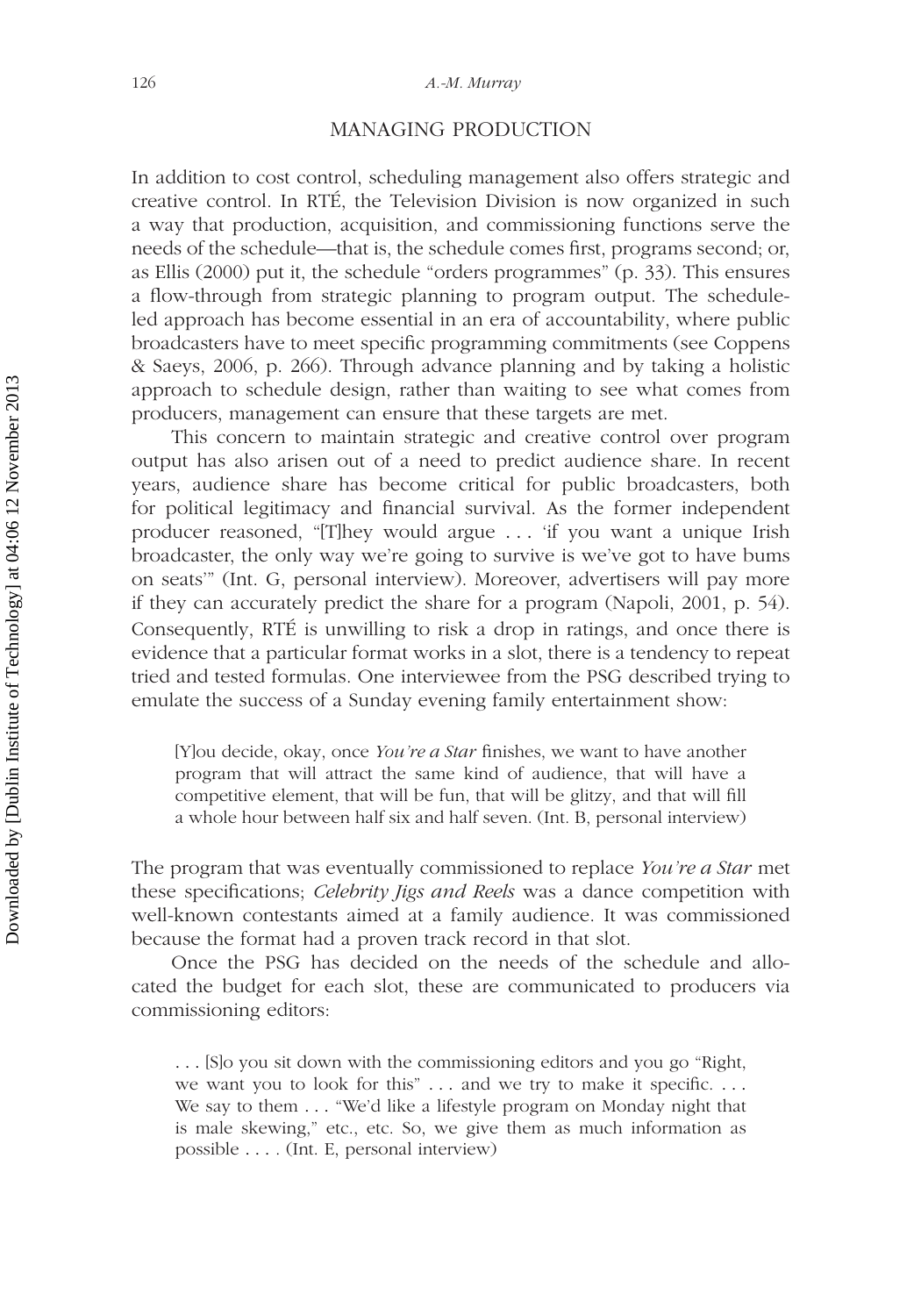Before, producers were given basic direction from department heads in relation to the program topic, but had relative freedom in respect of the content of the show:

Well, it was prescriptive insofar as you were told to go off and do, you a health program or an arts program or whatever. You had a considerable degree of freedom within that *...* it was up to you what you then did. (Int. A, personal interview)

This indicates that, although producers had very little opportunity to contribute program ideas for the schedule—the same respondent spoke of a "hand-me-down schedule"—they still enjoyed a significant amount of autonomy (Int. A, personal interview; the system in RTÉ was, therefore, closer to Søndergaard's, 2002, organizational-led model than the offer-led system that operated in the BBC). Under the schedule-led system, however, producers are much more restricted. The PSG provides detailed prescription and, although producers are still expected to come up with ideas, they must fit within strict parameters set by management. The former independent producer explained: "[T]hey are quite specific now in telling you the time slot and the audience they have and what's filled it before and what they're looking for" (Int. G, personal interview). Production companies must incorporate these elements into their pitch if they are to be successful in the commissioning round. This kind of direction is helpful for producers seeking a commission—"You can't operate blind"—and they adapt to this formulaic approach (Int. G, personal interview):

*...* [T]hey'll say, "What's really worked for us over the past five years," and they'll name four or five shows that have really worked for them. So, you're obviously gonna use your head and say, right, those are the four or five shows that worked prior to this in this slot so they're looking for more of the same (Int. G, personal interview)

Because future programming decisions are based on retrospective data, the effect, as Born (2004) argued, is "to encourage a shift in the mindset of the entire production community towards thinking in ever more standardised terms" (p. 311).

The schedule-led, ratings-driven approach has now also become the *modus operandi* for producers. A member of the PSG described how producers can access audience measurement data and incorporate this into their program development:

*...* [S]o you can actually go and say, "Who's available in that slot, who watched it last year, what are other people watching on other channels?," you know, so you just really examine the slot from every single aspect,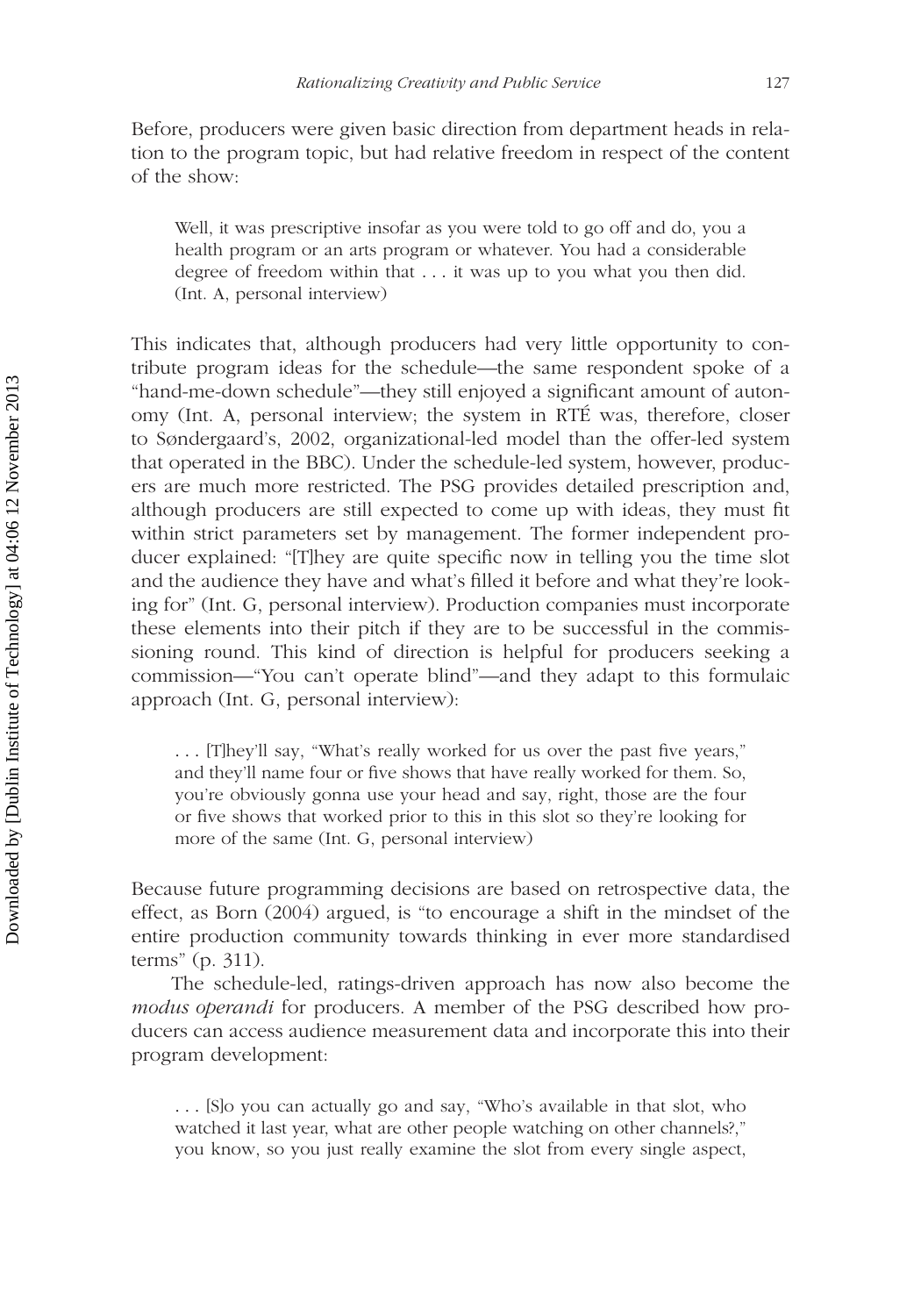and at the end you go, "Well, my main core available demographic at that time is: this," and then you can tailor your material to it *...* which is to me common sense, you know *...* . (Int. E, personal interview)

This is a "qualitatively different approach" to program making (Int. C, personal interview). As Hujanen (2004) argued, whereas before the imagined audience for a program might be based on the producer's instinct or anecdotal evidence, today it is "based on a careful analysis of the audience-research data in relation to the particular slots" (p. 138). In this way, management maintain control over producers, not through direct hierarchical control, but via the schedule and the ratings-driven production method.

Rationalization of scheduling practices has been crucial to RTÉ's financial survival. It also addresses the broadcaster's need to maintain a strong audience share, which is vital to secure political support. However, although the schedule-led system may be more rational from a commercial perspective, because it is easier to predict the ratings for the new program, it limits the opportunities to introduce new ideas. As the Sunday night entertainment slot illustrated, once there is evidence that a particular format works, there is a tendency toward repeating tried and tested formulas. Furthermore, because the ratings-driven approach allows management to exert control over the kinds of programs that are made, it limits producer autonomy and inhibits creativity.

Yet, there was a strong sense from respondents that their priority is not to protect the autonomy of the producer, but to ensure that programs meet the needs of the schedule. One suggested that the old auteur approach was not responsive to the needs of the audience:

You see, back then I think *...* program making was often thought of as a kind of electronic authorship. You know, "Making a programme is like writing a book and *...* I'll write the book I want to write." Whereas now, I think, it's much more about saying "What does the audience want?" (Int. C, personal interview)

Another respondent, from the Programs Department, argued:

I think the day is gone when you can go, "I've a great idea; I'll make a program about fruit! 'Cos I think I really should." You can't do that anymore; you have to know where it's for and why you're making it. There needs to be a rationale. (Int. E, personal interview)

The facetious comment about making programs on a whim exposes an attitude among management that the old system indulged the elitist, artistic motivations of producers. In contrast, management regarded the new system as a more appropriate and rational, or "common sense," way to serve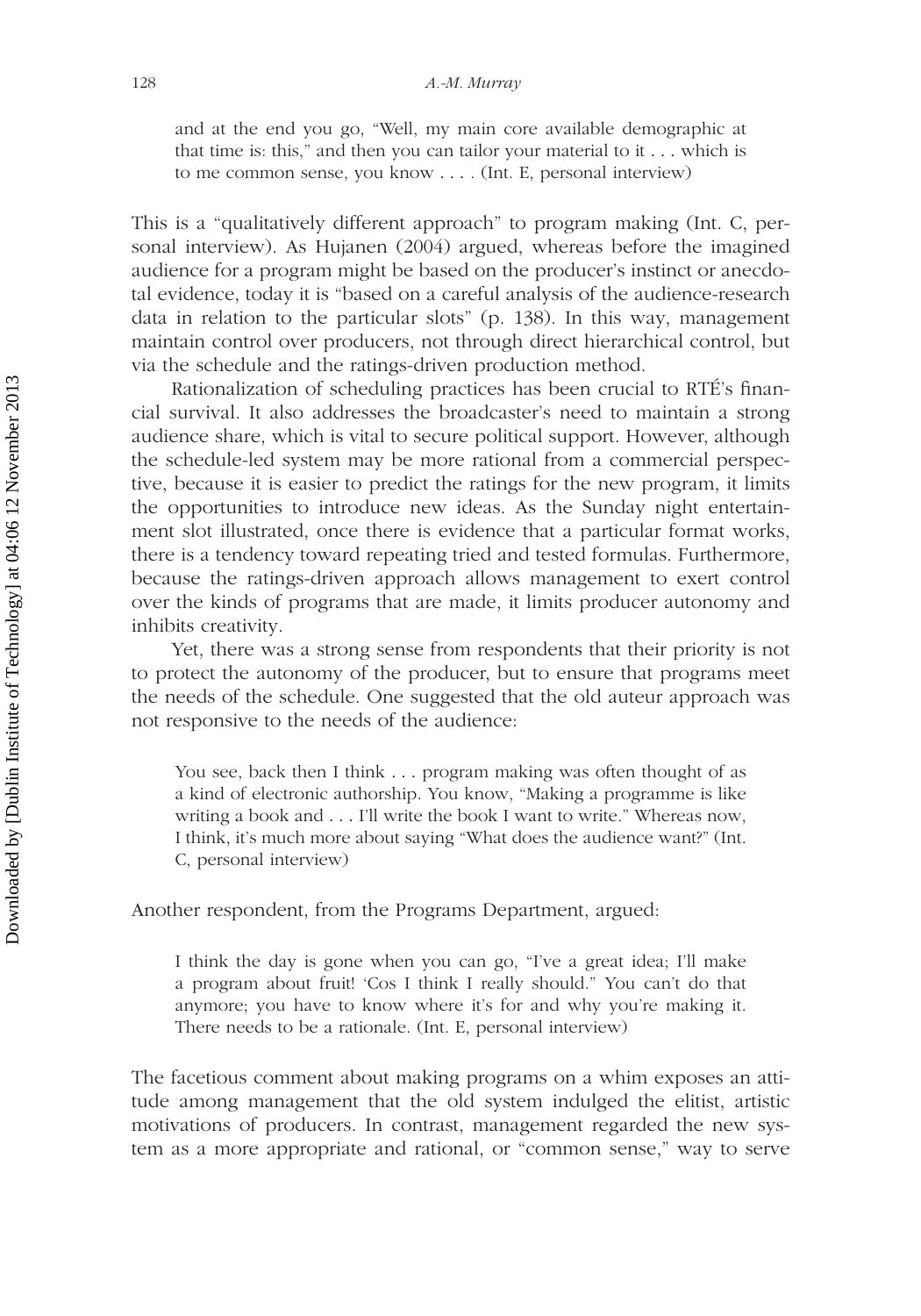the audience in the current environment (Int. E, personal interview). When challenged on whether the schedule-led system negatively affects production and the creative process, one respondent emphatically replied, "No, I think it's very positive. Look, people, the public pay for this" (Int. C, personal interview). This indicates that management have internalized the principles of accountability and value for money as core elements of public service.

It is evident that the schedule-led system closes down the possibilities for risk-taking and inhibits creativity and innovation. However, the level of strategic, editorial, and budgetary control that the system offers is indispensable to managers as they seek to balance the demands of increasing competition and political pressure for efficiency and accountability. The adoption of scheduling as a management tool is, therefore, a practical and reasonable response in the current political–economic context. However, new issues are now emerging, in the transition from PSB to PSM, which may force RTÉ to adapt this system or abandon it altogether in favor of a "third model" of management (Nissen, 2011).

### IS IT TIME FOR A NEW MANAGEMENT SYSTEM?

Nissen (2011) argued that we have already seen two phases in public service management: During the first, in the monopoly era, program makers held the power, and administrators served their needs; in the second, after competition arrived, the balance shifted as management took back control (p. 8; see also Born, 2004, p. 213; Burns, 1977, p. 25). Scheduling management arose in this second phase; it offered the kind of control that management demanded in their pursuit of cost efficiency and competitiveness. However, Nissen predicted that a third-generation model of management is needed for the digital era—one that is more decentralized and can put content creators closer in touch with their audiences (p. 15). In this new model, top management will have to adopt a more hands-off approach in respect of content production, although Nissen maintained that "the central control of total output and the overall use of resources will have to continue" (p. 16). So, is scheduling management fit for the digital era? Should it be abandoned altogether, or can it be adapted for a third model of public service management?

It should be noted, incidentally, that the primary threat to scheduling management in the digital era is not the so-called death of the schedule. Some might argue that because the days of the schedule are numbered, scheduling can no longer function as a management tool. However, today, scheduling in public broadcast organizations has expanded to include a range of activities, including audience research and commissioning. This more closely corresponds with Eastman and Ferguson's (1997) definition of *programming*—a practice that developed in commercial broadcast organizations in the United States and that encompasses the whole process of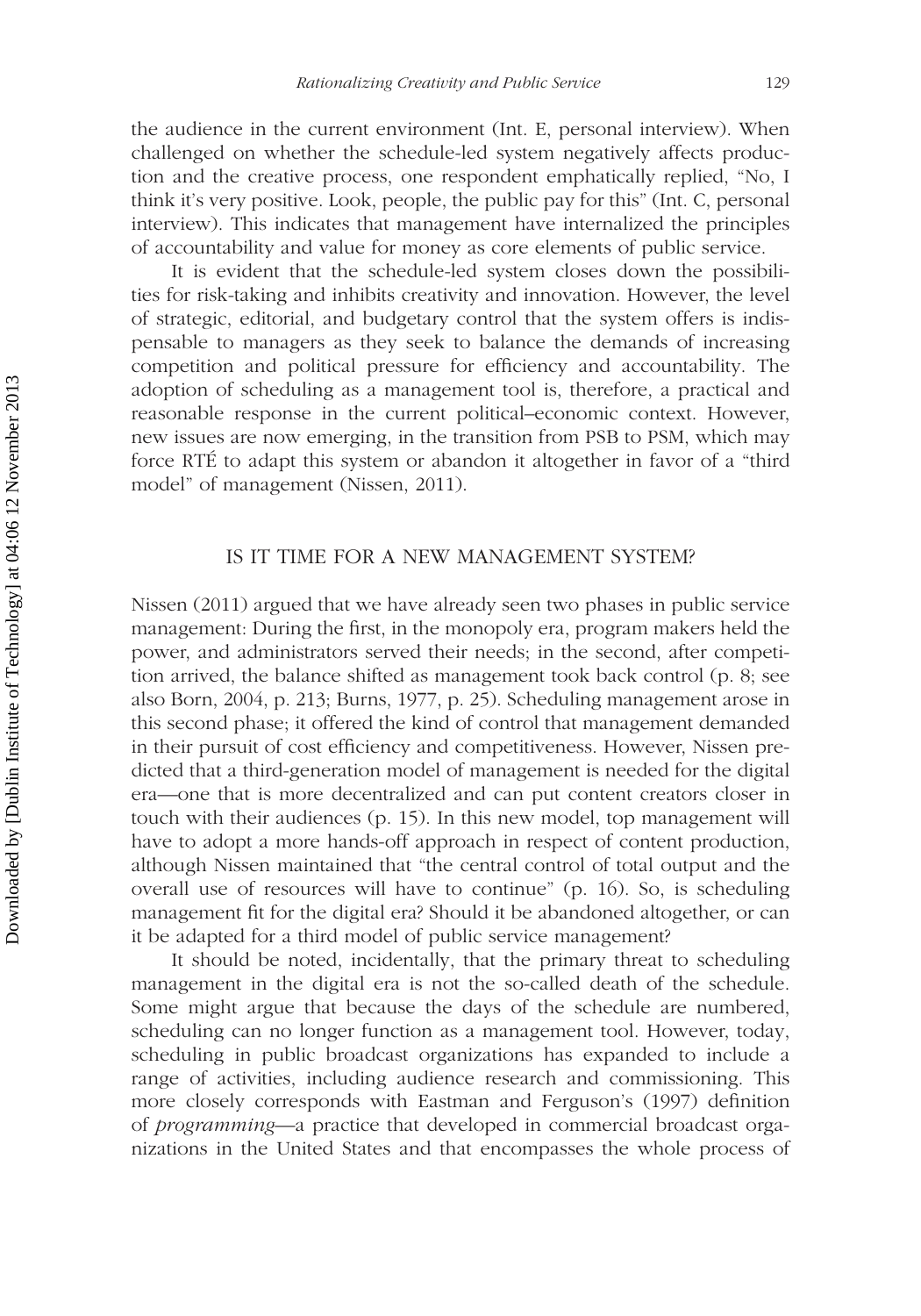scheduling, program selection, and evaluation (p. 6). This expansion of activities signals the permeation of commercial logics and practices, and also reflects the desire among public service managers for greater strategic control. When scheduling is redefined to take account of this shift, it is clear that it will continue to be a controlling force in the future (Ytreberg, 2000, p. 26). Whether the programs are consumed as part of a linear schedule or on-demand, via the television set or online, there will still need to be some editorial center that controls output. This is necessary both to ensure that content fulfils the organization's legal obligations and to manage resources.

Of more concern is the effect that the schedule-led system has on creativity. Creativity is the lifeblood of any cultural endeavor, and it is critical from a public interest perspective because it is essential to allow new ideas and formats to emerge which might better reflect the concerns and interests of the public. Croteau and Hoynes (2006) argued that "innovation and risk taking—including promoting fresh perspectives, developing new formats, and welcoming controversy—are part of what it means to serve the public interest" (p. 37). As such, sustaining and encouraging creativity should always be a priority for public broadcast organizations (see Blumler & Nossiter, 1991, p. 422). However, it will be of vital importance as public broadcasters transition to become PSM operators.

With an ever increasing range of linear and on-demand broadcast services, as well as Internet services such as YouTube, social networking, and gaming, audience fragmentation is set to continue apace. Public service providers must compete with these services if they are to remain relevant in the all-media landscape. Furthermore, most institutions across Europe now offer a range of online services in addition to broadcast content, although some commission specific projects on a multiplatform basis (see Bennett, 2008; Gunn, 2008; Moe, 2008).

RTÉ already offers a range of Internet, on-demand, and mobile phone services. Some digital channels, consisting of content repacked from the existing channels and high definition services, have been launched since the roll-out of the digital terrestrial television platform. At the level of programming, commissioning editors in certain program areas, such as entertainment, children, and factual, seek to develop projects on a multiplatform basis. However, these projects are limited, and RTÉ has not yet made the transition to a full multiplatform approach, partly due to financial restrictions. Crucially, there has been no change to the schedule-led system. The PSG and the SBBP systems still function in the same way, maintaining strategic and editorial control and assigning budgets to slots.

In the future, however, once resources permit, and provided the European regulatory framework allows for such an expansion of the public service remit (see Debrett, 2009), this "360◦ " approach is likely to become the norm. Digital extras will be more closely integrated with mass media content, enabling enhanced audience participation. Gunn (2008) noted that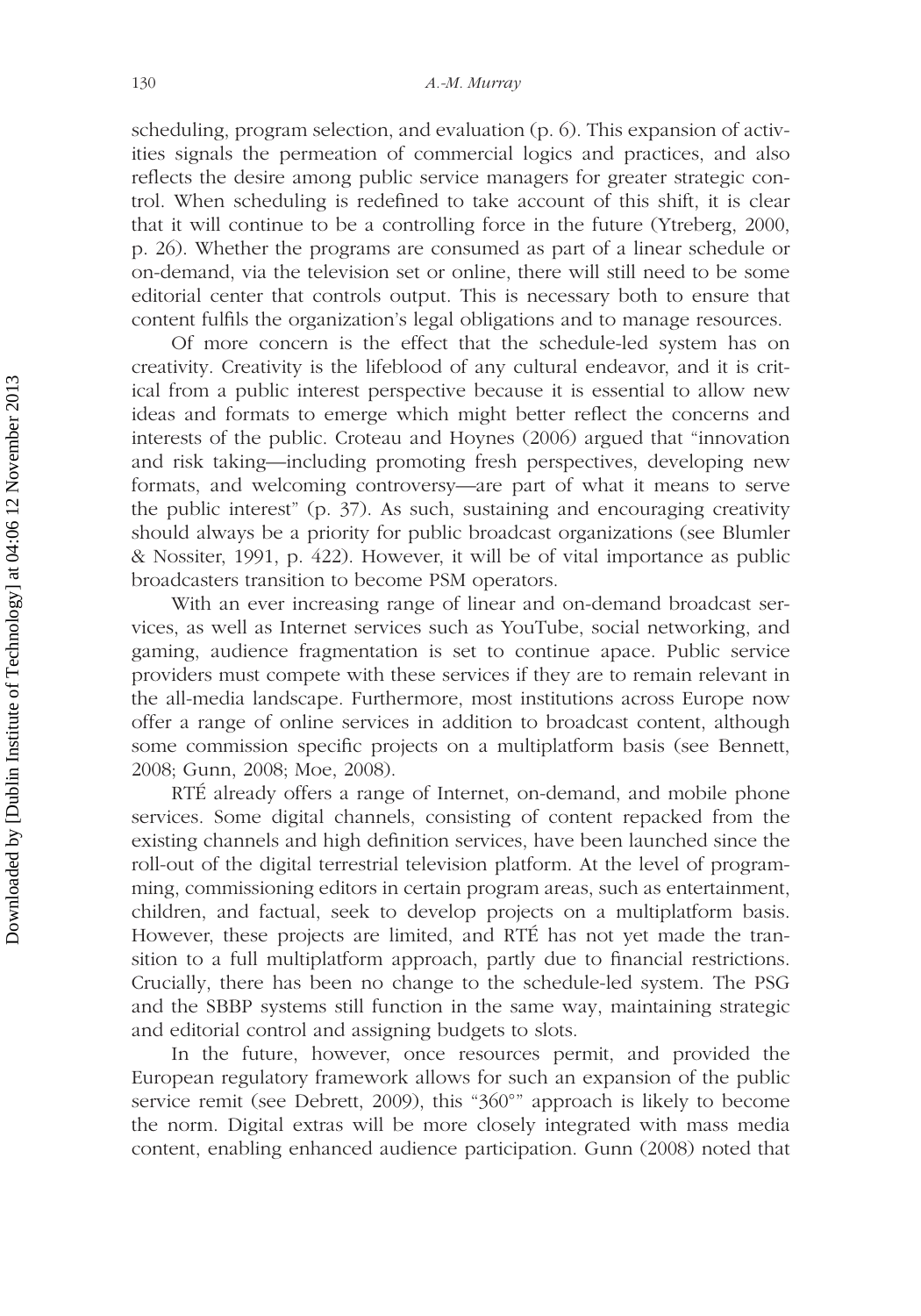the focus on participation in a multi-platform context "can be seen as an adaptation of classic PSB ideals of public access and audience participation" (p. 117). Thus, in redefining public service for the all-media environment, content providers must develop new formats that can engage audiences across platforms. Nissen (2011) noted:

[P]rogram makers, who for generations have been trained in making good, linear story-lines being [sic.] it in a documentary, a piece of drama or an entertaining music contest, will have to develop new non-linear narrative methods inviting the users to interrupt with questions, to provide suggestions and even to come up with their own stories. (p. 14)

Adapting to this new arrangement will require creativity and innovation from content creators.

#### RATIONALIZING CREATIVITY: RATIONALIZING PUBLIC SERVICE

Organizing creativity is, to some, an oxymoron; yet, that is the challenge for cultural institutions and businesses. There is an inherent tension between the "arationality of the creative process" and the formal rationality of bureaucratic organizations (Hesmondhalgh & Baker, 2006, p. 6; see also Donaldson, 1996, p. 54). Moreover, autonomy and freedom from commercial pressures are considered vital in safeguarding artistic motivation and encouraging creativity (Eikhof & Haunschild, 2007, p. 534; see also Alvesson & Thompson, 2005, p. 493; Küng, 2008, pp. 151–153). Indeed, autonomy was traditionally regarded as a fundamental aspect of the producer's professional identity (Murdock, 1993, p. 125; see also Hesmondhalgh, 2007, p. 198).

Nevertheless, some claim that control from management need not inhibit creativity and argue that, in fact, creative work can and should happen within limits (Amabile, 1998, p. 81; see also Küng, 2008, p. 154). Amabile argued that management can set the overall strategic goals and dictate the budget and timeframe while still allowing cultural workers the space and autonomy to do creative work (p. 81). In other words, management define what should be done and leave creative workers free to decide how to do it. Gallagher (1982) referred to this as tactical autonomy versus strategic control (p. 167), whereas Amabile argued that creative workers should be given autonomy in respect of "the means *...* but not necessarily the ends" (p. 81). On the face of it, this is what scheduling management achieves. The PSG decides on the requirements and the budget for each slot; producers then pitch their ideas to commissioning editors. In this way, management maintain control over costs and strategic outcomes while leaving producers free to make programs. This, apparently, is exactly the kind of model Nissen (2011, p. 16) called for.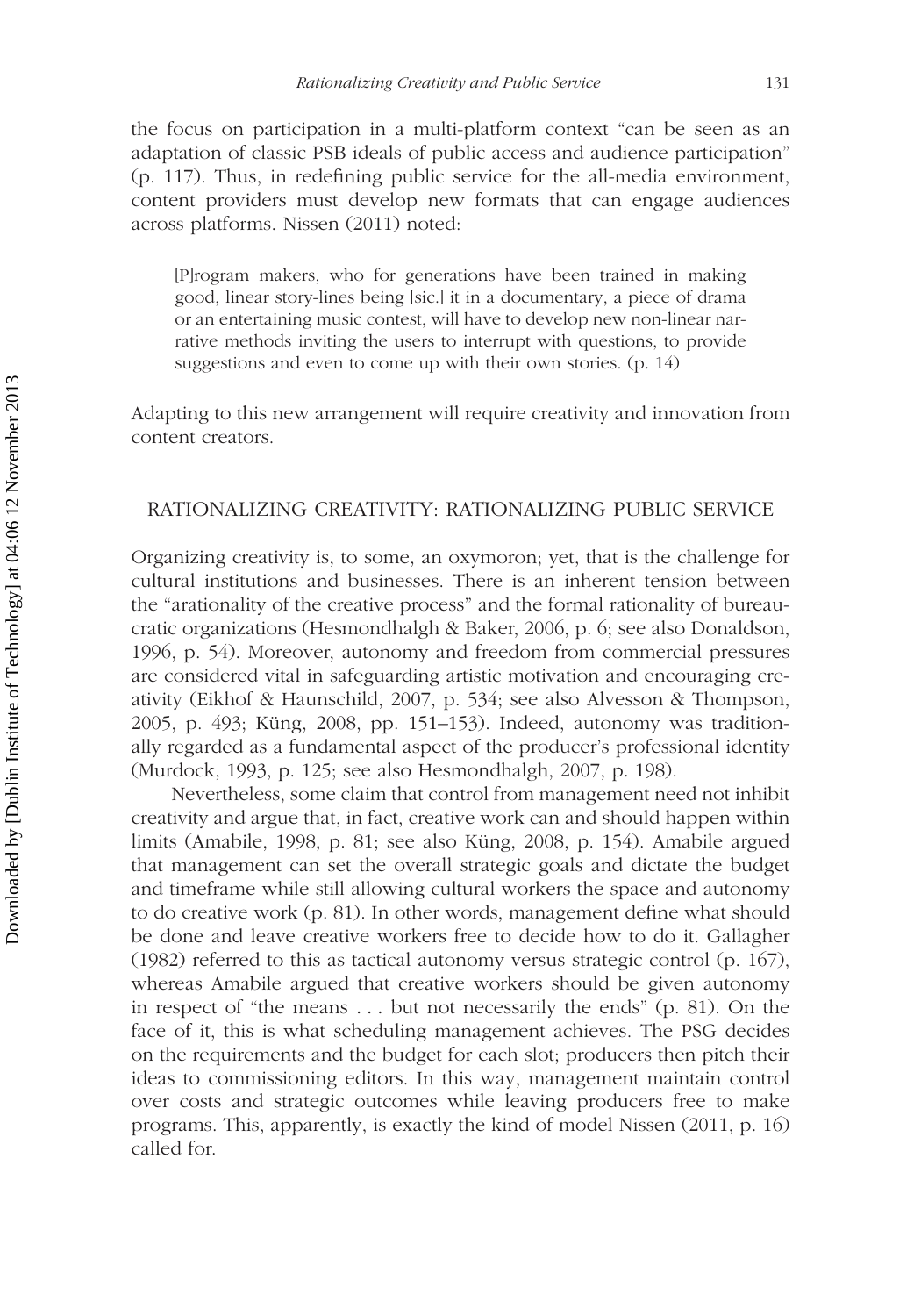Scheduling management may also fit with the decentralized structure that Nissen (2011) argued would be necessary in the digital era. The scheduling management system represents a revised version of bureaucracy wherein the schedule acts as a form of control over resources and as a means of integrating strategy and action. Everything now revolves around the schedule. It is the nexus between all activities within the division, linking revenue generating activities, resource management, and production. To use Sennett's (2006) analogy, it is the "institution's central processing unit" that sets the tasks and judges results (p. 51). In particular, the ratings-driven approach to production acts as a form of indirect control by ensuring that producers tailor their programs to the needs of the schedule, as defined by ratings data.

However, although this system may appear to offer management a mechanism for setting corporate strategy and monitoring resources while leaving the rest to the creative workers, in fact, it goes much further than this. The PSG has editorial responsibility for the schedule and, together with commissioning editors, makes key creative decisions for programs, specifying items such as the subject matter, style, tone, and target audience. Scheduling management, therefore, represents the formal incorporation of creative work into the domain of management (for a discussion of incorporation as a management strategy in creative organizations, see Davis & Scase, 2000, p. 73).

When creativity, a fundamentally a-rational process, is integrated into management structures, it becomes subject to control, calculability, and predictability and is transformed from an instinctive, producer-led activity into a scientific, ratings-driven practice. Weber (1978) warned that formal rationality may be inimical to certain purposes, pointing to the consequences of "the specifically modern calculating attitude" (p. 86). Furthermore, creative freedom is limited when management have to concern themselves with financial, competitive, and regulatory issues. Management must take responsibility for the organization's survival, and this will mean, for example, they are less likely to take a risk with a slot or to spend money on a program for "art's sake." Tracey (1998) argued that the rules of broadcasting should liberate, rather than restrict, the program-maker, but the schedule-led system curbs creative freedom (p. 31).

Yet, as long as RTÉ depends on commercial revenue, managers will have to obey audience ratings and will be unwilling to take risks; and, while regulators demand measurable performance indicators, managers will have to exert editorial control to ensure that programming commitments are met. Therefore, PSM organizations, particularly those funded by commercial revenue, will need scheduling management for some time to come. Now, given the kind of indirect, center-out form of control that scheduling management offers, it could indeed be a useful system for PSM's future decentralized, organizational structures. However, unless the system is modified to minimize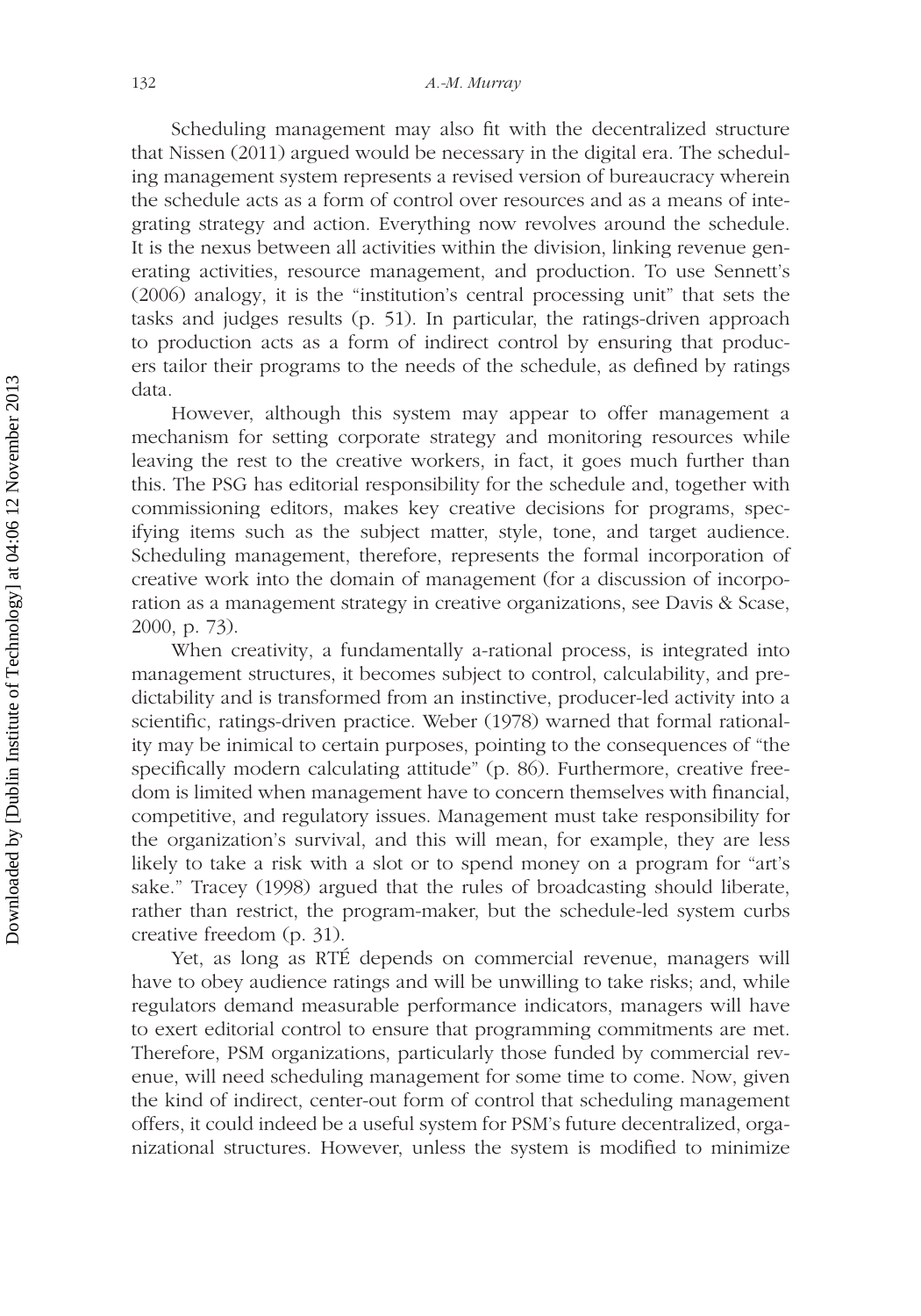commercial pressures and grant more freedom to content creators, it cannot deliver the creativity that PSMs will need in the digital era.

#### ACKNOWLEDGMENT

The research was supported by the School of Media, Dublin Institute of Technology, Ireland.

#### **NOTES**

1. In addition to the qualitative interview data, the study is based on an analysis of changes in program output and scheduling practices over a 15-year period, from 1990 to 2005, along with an examination of primary source documents, such as annual reports and corporate review documents (see Murray, 2011).

2. Interviewee (Int.) A is a television producer, who worked in Radio Teilifís Eireann (RTÉ) during the 1980s and 1990s as a series producer of current affairs and factual programming. Int. B works in a senior management position in RTÉ Television with responsibility for broadcast (including schedule planning, promotions, press, and publicity) and acquisitions. Int. C works at a senior management level in another major division within RTÉ. This individual worked in scheduling in the mid-1990s. Int. D has the responsibility for schedule planning in RTÉ Television and is a member of the PSG. Int. E works in a senior management position in the Programs Department of RTÉ Television. Int. F works in a senior management position in the Sales Division.

3. It has been argued that Weber's (1978) model of bureaucracy is not relevant in the current socioeconomic context (see Alvesson & Thompson, 2005, p. 486; Courpasson & Reed, 2004, p. 7; Höpfl, 2006, p. 8; McSweeney, 2006). However, despite significant changes in organizational structures and practices, particularly since the 1970s, Weber's bureaucracy model is still a relevant and valuable analytical tool. For example, although the hierarchical structure may have been adapted, control is achieved, although in different ways (Bagguley, 1991; Briand & Bellemare, 2006; Courpasson, 2000; Heckscher, 1994; Kärreman & Alvesson, 2004; Procter, 2005; Walton, 2005, p. 588). Therefore, although organizations today may be structured differently than in Weber's time, they do not operate according to a radically new "organizing rationality or logic" (Courpasson & Reed, 2004, p. 7). For further discussion of Weber's theory of rationalization as a framework for understanding scheduling management, see Murray (2011).

#### REFERENCES

Abercrombie, N. (1996). *Television and society*. Cambridge, England: Polity Press.

- Alvesson, M., & Thompson P. (2005). Post-bureaucracy? In S. Ackroyd, R. Batt, P. Thompson, & P. Tolbert (Eds.), *The Oxford handbook of work and organization* (pp. 485–507). Oxford, England: Oxford University Press.
- Amabile, T. (1998, September–October). How to kill creativity. *Harvard Business Review*, 78–87.
- Bagguley, P. (1991). Post-Fordism and enterprise culture: Flexibility, autonomy and changes in economic organization. In R. Keat & N. Abercrombie (Eds.), *Enterprise culture* (pp. 151–170). London: Routledge.
- Bennett, J. (2008). Interfacing the nation: Remediating public service broadcasting in the digital age. *Convergence*, *14*, 277–294.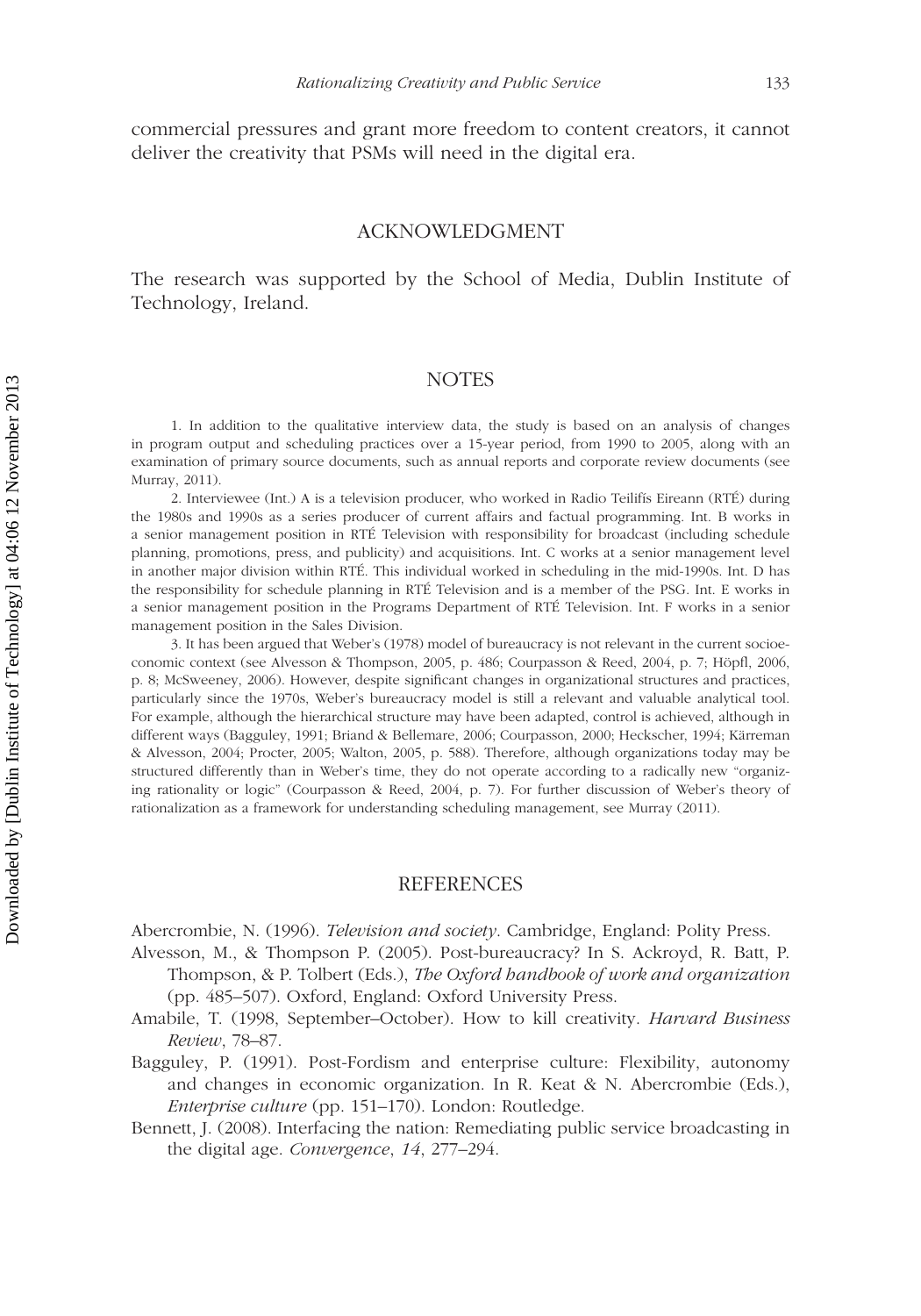- Blumler, J., & Nossiter, T. (1991). *Broadcasting finance in transition: A comparative handbook*. New York: Oxford University Press.
- Born, G. (2004). *Uncertain vision: Birt, Dyke and the reinvention of the BBC*. London: Secker and Warburg.
- Briand, L., & Bellemare, G. (2006). A structurationist analysis of post-bureaucracy in modernity and late modernity. *Journal of Organizational Change Management*, *19*, 65–79.

Burns, T. (1977). *The BBC: Public institution and private world*. London: Macmillan.

- Coppens, T., & Saeys, F. (2006). Enforcing performance: New approaches to govern public service broadcasting. *Media Culture and Society*, *28*, 261–284.
- Courpasson, D. (2000). Managerial strategies of domination. Power in soft bureaucracies. *Organization Studies*, *21*, 141–161.
- Courpasson, D., & Reed, M. (2004). Introduction: Bureaucracy in the age of enterprise. *Organization*, *11*, 5–12.
- Croteau, D., & Hoynes, W. (2006). *The business of media: Corporate media and the public interest* (2nd ed.). Thousand Oaks, CA: Pine Forge.
- Davis, H., & Scase, R. (2000). *Managing creativity*. Buckingham, England: Open University Press.
- Debrett, M. (2009). Riding the wave: Public service television in the multi-platform era. *Media, Culture, & Society*, *31*, 807–827.
- Donaldson, L. (1996). The normal science of structural contingency theory. In S. Clegg & C. Hardy (Eds.), *Studying organization: Theory and method* (pp. 51–70). London: Sage.
- Eastman, S. T., & Ferguson, D. (1997). *Broadcast/cable programming: Strategies and practices* (3rd ed.). Belmont, CA: Wadsworth.
- Eikhof, D. R., & Haunschild, A. (2007). For art's sake! Artistic and economic logics in creative production. *Journal of Organizational Behavior*, *28*, 523–538.
- Ellis, J. (2000). Scheduling: The last creative act in television? *Media, Culture, & Society*, *22*, 25–38.
- Gallagher, M. (1982). Negotiation of control in media organizations and occupations. In M. Gurevitch, T. Bennett, J. Curran, & J. Woollacott (Eds.), *Culture, society and the media* (pp. 151–173). London: Methuén.
- Gunn, S. E. (2008). Redefining public service broadcasting: Multi-platform participation. *Convergence*, *14*, 105–120.
- Hazelkorn, E. (1995). Ireland: From nation building to economic priorities. In M. de Moragas Spà & C. Garitaonanda (Eds.), *Decentralization in the global era: Television in the regions, nationalities and small countries of the European Union* (pp. 95–118). London: John Libbey.
- Heckscher, C. (1994). Defining the post-bureaucratic type. In C. Heckscher & A. Donnellon (Eds.), *The post-bureaucratic organization: New perspectives on organizational change* (pp. 14–62). Newbury Park, CA: Sage.
- Hellman, H. (1999). *From companions to competitors: The changing markets and television programming in Finland*. Unpublished doctoral dissertation, University of Tampere, Finland.
- Hesmondhalgh, D. (2007). *The cultural industries* (2nd ed.). London: Sage.
- Hesmondhalgh, D., & Baker, S. (2006, September). *Creative work in the cultural industries*. Symposium on Media and Cultural Industries conducted at the Museum des Sciences de L'Homme, Paris, France.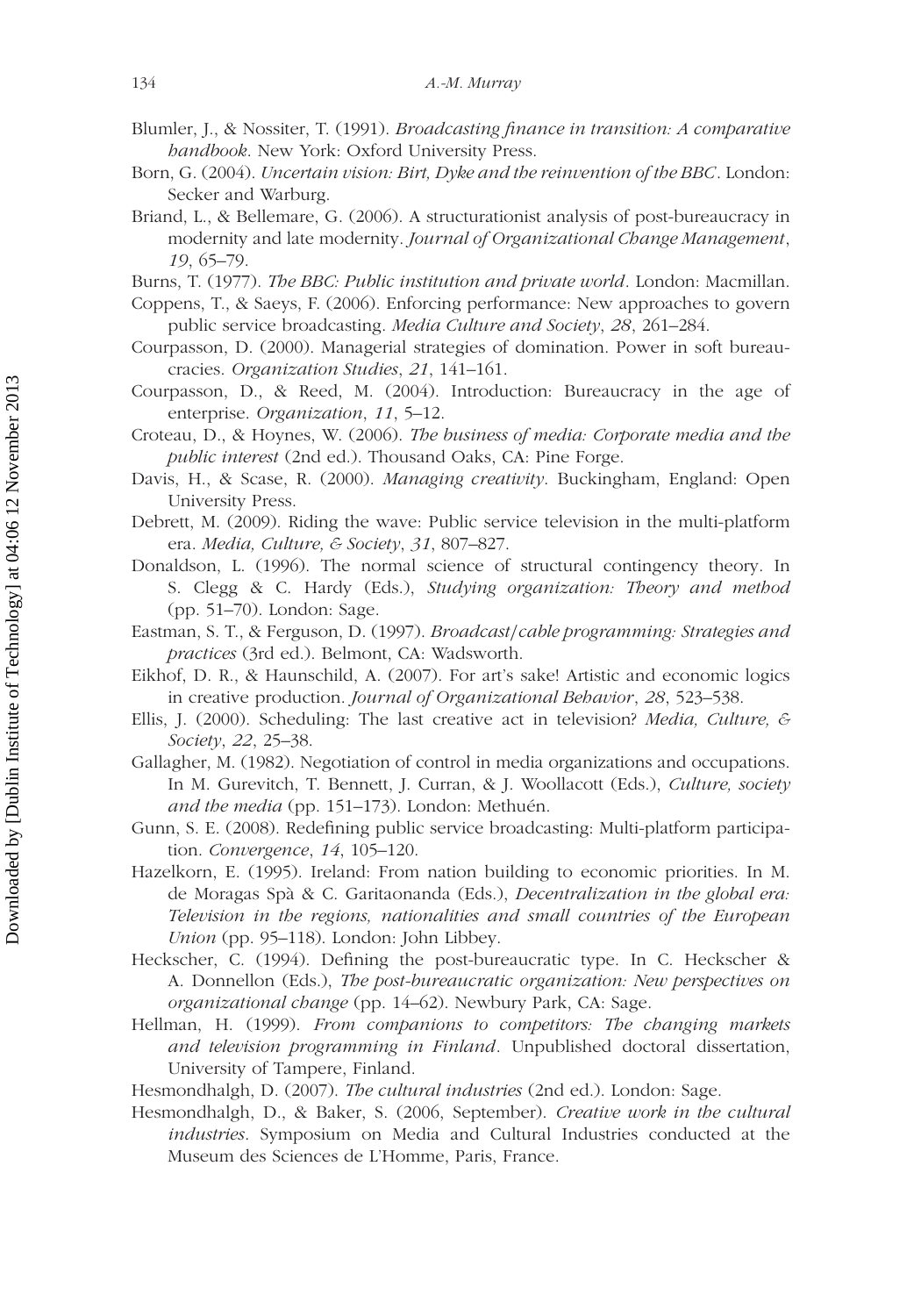- Höpfl, H. (2006). Post-bureaucracy and Weber's "modern" bureaucrat. *Journal of Organizational Change Management*, *19*, 8–21.
- Hujanen, T. (2000). Programming and channel competition in European television. In J. Wieten, G. Murdock, & P. Dahlgren (Eds.), *Television across Europe: A comparative introduction* (pp. 65–83). London: Sage.
- Hujanen, T. (2002). *The power of the schedule*. Tampere, Finland: University of Tampere Press.
- Hujanen, T. (2004). Public service strategy in digital television: From schedule to content. *Journal of Media Practice*, *4*(3), 133–153.
- Humphreys, P. (1996). *Mass media and media policy in western Europe*. Manchester, England: Manchester University Press.
- Kärreman, D., & Alvesson, M. (2004). Cages in tandem: Management control, social identity, and identification in a knowledge-intensive firm. *Organization*, *11*, 149–175.
- Kelly, M., & Treutzschler, W. (1997). Ireland. In B. S. Ostergaard (Ed.), *The media in western Europe* (pp. 110–123). London: Sage.
- Küng, L. (2008). *Strategic management in the media: Theory to practice*. London: Sage.
- Logical and KPMG. (2002). *RTÉ strategic framework report*. Dublin, Ireland: RTÉ.
- McSweeney, B. (2006). Are we living in a post-bureaucratic epoch? *Journal of Organizational Change Management*, *19*, 22–37.
- Meier, H. E. (2003). Beyond convergence: Understanding programming strategies of public broadcasters in competitive environments. *European Journal of Communication*, *18*, 337–365.
- Moe, H. (2008). Discussion forums, games and Second Life: Exploring the value of public broadcasters' marginal online activities. *Convergence*, *14*, 261–276.
- Murdock, G. (1993). Authorship and organisation. In M. Alvarado, E. Buscombe, & R. Collins (Eds.), *The screen education reader* (pp. 123–143). New York: Columbia University Press.
- Murray, A. M. (2011). *Rationalising public service: Scheduling as a tool of management in RTÉ Television*. Unpublished doctoral dissertation, Dublin Institute of Technology, Dublin, Ireland.
- Napoli, P. (2001). The unpredictable audience: An exploratory analysis of forecasting error for new prime-time network television programs. *Journal of Advertising*, *30*(2), 53–60.
- Nissen, C. (2011). *Organisational cultures and structures in public media management—In search of a model for the digital era?* Paper presented at The Danish Management Conference. Retrieved July 2012 from http://static.square space.com/static/508d6291e4b01df297a13497/t/50bb1aaae4b05ce48944e1ec/ 1354439338214/Cultures%20and%20structures%20in%20Media%20Management %20version%202.0.pdf
- Procter, S. (2005) Organizations and organized systems: From direct control to flexibility. In S. Ackroyd, R. Batt, P. Thompson & P. Tolbert (Eds.) *The Oxford handbook of work and organization* (pp. 462–484). Oxford, UK: Oxford University Press.
- Sennett, R. (2006). *The culture of the new capitalism*. New Haven, CT: Yale University Press.